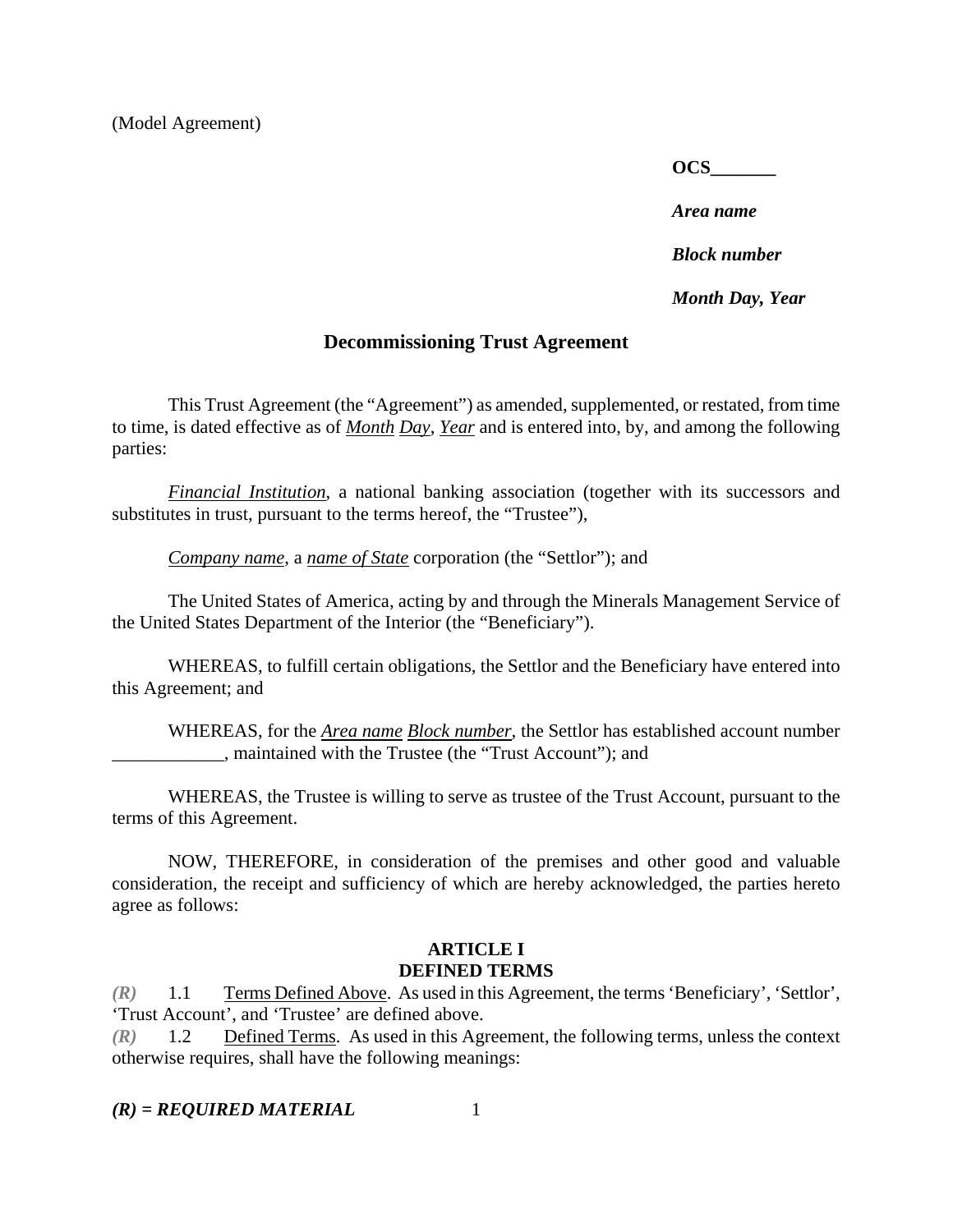"Cash Equivalents" shall mean (a) demand deposits at the Trustee; (b) certificates of deposit with maturities of no more than one year from the date of acquisition, issued by the Trustee; (c) money-market funds, offered through the Trustee, secured by debt securities issued, directly and fully guaranteed, or insured by the United States Government or any agency or instrumentality thereof; (d) commercial paper of a domestic issuer, rated, at the date of acquisition, at least P-2 by Moody's Investor Service, Inc. or A-2 by Standard & Poor's Corporation; or (e) repurchase agreements, covering debt securities or commercial paper of the type described above in this definition.

 "Property" shall mean the location(s) identified in the introduction section of this Agreement, as well as any facilities, structures, or equipment located thereon.

"Trust Funds" shall mean all funds deposited into the Trust Account by the Settlor; interest earned, on such funds and other property, deposited in the Trust Account; and all certificates, instruments, and documents representing, evidencing, or issued in connection therewith, and all proceeds thereof.

*(R)* 1.3 Other Definitional Provisions. (a) The words 'hereby', 'herein', 'hereinafter', 'hereinabove', 'hereinbelow', 'hereof', 'hereto' and 'hereunder', when used in this Agreement, shall refer to this Agreement as a whole and not to any particular article, section, or provision of this Agreement.

(b) Reference to any article, section, exhibit, or schedule refers to this Agreement, unless otherwise specified.

## **ARTICLE II**

## *(R)* **DECLARATION OF TRUST**

2.1 Appointment of Trustee. The Settlor and the Beneficiary hereby appoint the Trustee as the Trustee under this Agreement and the Trustee hereby accepts such appointment.

2.2. Transfer of Funds. Pursuant to Schedule A, the Settlor shall, from time to time, deposit money into the Trust Account. Any and all funds so transferred into the Trust Account are deemed subject to this Agreement and shall be held by the Trustee, pursuant to the terms of this Agreement.

*(R)* 2.3 Declaration of Trust. The Trustee declares that it will hold, on behalf of the Settlor, all Trust Funds to (a) satisfy any and all plugging and abandonment obligations of the Settlor, with respect to the Property and (b) for the use and benefit of the Beneficiary, pursuant to the terms of this Agreement.

*(R)* 2.4 Control and Administration of Trust Funds. (a) Except upon termination of this Agreement, pursuant to Section 5.11, the Trustee, without written concurrence of Beneficiary, as provided herein, shall not permit the Settlor to (i) withdraw or transfer any of the Trust Funds from the Trust Account Funds; (ii) deliver or transfer any Trust Funds to any person or entity; (iii) direct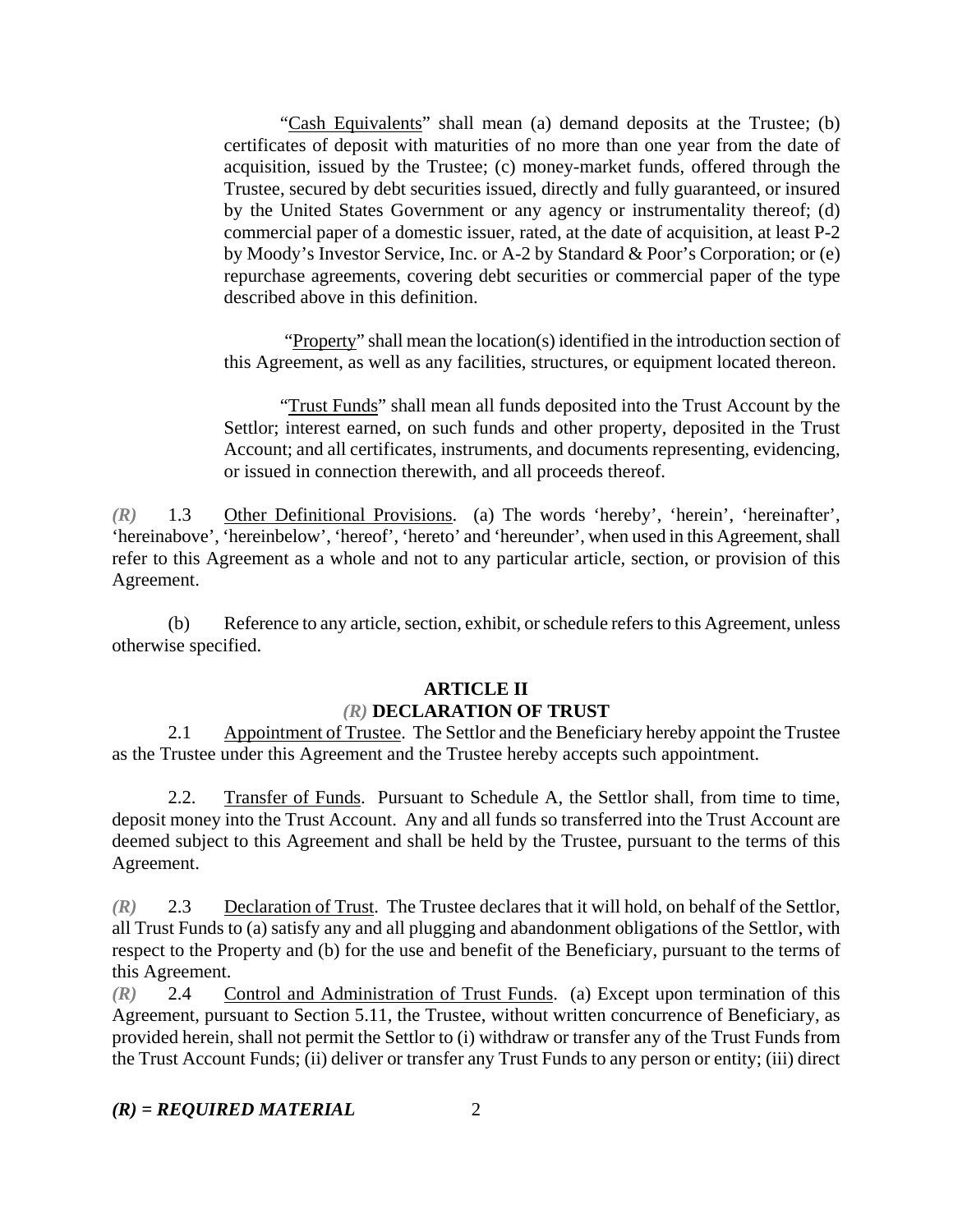the Trustee, with respect to the Trust Funds; or (iv) use the Trust Funds as collateral to secure any other obligation or indebtedness. The Trustee shall not permit the Beneficiary to withdraw or transfer, from the Trust Account, any of the Trust Funds, other than as provided for herein.

(b) The Settlor and the Beneficiary direct the Trustee to invest all Trust Funds in interest bearing Cash Equivalents.

*(R)* 2.5 Periodic Account Statements; Further Information. The Trustee shall provide to the Settlor and the Beneficiary monthly statements detailing all transactions affecting the Trust Funds and, promptly following the written request of the Settlor or the Beneficiary, any information regarding the Trust Funds that the Settlor or the Beneficiary may reasonably request.

*(R)* 2.6 Representations and Warranties. (a) The Trustee represents and warrants to the Settlor and the Beneficiary that (i) the Trust Funds do not and shall not secure or serve as collateral for any obligation or indebtedness of the Settlor, or any other person or entity, to the Trustee and (ii) the Trustee has not received any prior notice of any other assignment of, grant of security interest in, pledge of, or claim against any of the Trust Funds. (b) The Settlor represents and warrants to the Trustee and the Beneficiary that the Settlor has not received any prior notice of any other assignment, grant of security interest in, pledge of, or claim against any of the Trust Funds.

*(R)* 2.7 Waiver of Right to Set-Off. The Trustee hereby waives all claims and rights of setoff and banker's and other possessory liens against the Trust Funds. The Trustee agrees not to setoff or reduce the amounts to be paid on the Trust Funds by reason of any liability or obligation that the Settlor or any other person or entity may have to the Trustee. The Trustee acknowledges and agrees that its obligation to transfer all amounts owing, with respect to the Trust Funds, in accordance with the instructions of the Beneficiary, not in conflict with the terms hereof, is absolute and unconditional.

*(R)* 2.8 Fees of Trustee. The Trustee shall receive its usual and customary fees, expenses, and other charges, as set forth on Schedule B, attached hereto. The Trustee's fees, expenses, and other charges shall be the responsibility of the Settlor and the Trustee shall have no priority, with respect to the Trust Funds, for such purposes and shall not be entitled to any compensation from the Beneficiary, in performing this Agreement.

*(R)* 2.9 Books, Records and Tax Returns. The Trustee shall maintain appropriate books and records, relating to the receipt and disbursement of all Trust Fund monies. The Trustee agrees to sign and/or file all returns, with respect to taxes, as the Settlor may cause to be prepared and direct the Trustee to sign and/or file. The Trustee shall be entitled to have such tax returns reviewed, prior to signing or filing, and the cost of such review shall be paid by Settlor, as an expense of the Trust. The Trustee shall have no liability for any tax due and payable, in connection with this Agreement, except for taxes based upon or measured by amounts paid to the Trustee as fees or compensation, under this Agreement. All taxes due on interest earned, with respect to the Trust Funds, are the responsibility of the Settlor and shall not be paid from the Trust Funds.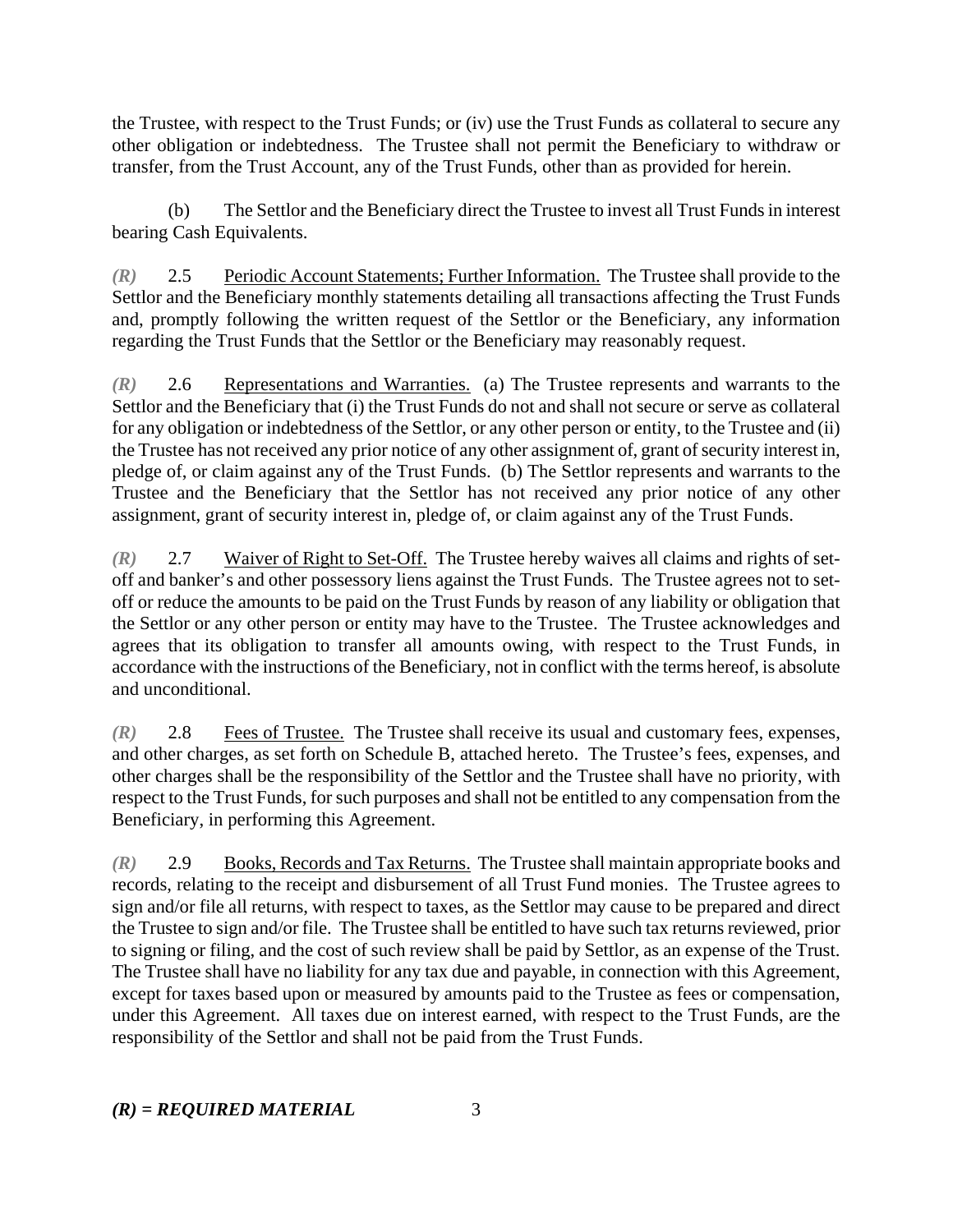*(R)* 2.10 Scope of Undertaking. The duties and responsibilities of the Trustee, in connection with this Agreement, will be purely ministerial and limited to the duties and responsibilities expressly set forth in this Agreement. The Trustee is not a principal, participant, or beneficiary in any transaction underlying this Agreement and will have no duty to inquire beyond the terms and provisions hereof. The Trustee will not be required to exercise any discretion hereunder and will have no responsibility with respect to investment or management of Trust Funds, other than to act in accordance with the written instructions, provided herein, that all funds shall be maintained in interest bearing Cash Equivalents. The Trustee will never be required to use, advance, or risk its own funds or otherwise incur financial liability, in the performance of any of its duties or the exercise of any of its rights and powers hereunder.

The Trustee may rely on and will not be liable for acting or refraining from acting upon any written notice, instruction, request, or other communication, furnished to it, pursuant to this Agreement and believed by it to have been signed or presented by the proper party or parties.

The Trustee is authorized, in its sole discretion, to disregard any and all notices or instructions given by any other party hereto or by any other person, firm, or corporation, which is not a party to this Agreement, except as to (i) such notices or instructions provided for herein this Agreement and (ii) orders or process of any Federal court entered or issued with or without jurisdiction.

If any property or Trust Funds subject hereto is/are, at any time, attached, garnished, or levied upon under any Federal court order; or in case the payment, assignment, transfer, conveyance, or delivery of any such property shall be stayed or enjoined by Federal court order; or, in case court order, judgement, or decree, shall be made or entered by Federal court affecting such property or any part hereof, then, and in any of such events, the Trustee is authorized, in its sole discretion, to rely upon and comply with any such order, writ, judgement, or decree with which it is advised, by legal counsel of its own choosing, is binding upon it, provided that the Trustee shall not take any action until eleven (11) days after entry of such order, writ, judgement, or decree. Trustee, upon compliance with any such order, writ, judgement, or decree, shall not be liable to any other party hereto or to any other person, firm, or corporation, by reason of such compliance, even though such order, writ, judgement, or decree may be subsequently reversed, modified, annulled, set aside, or vacated; unless such order, writ, judgement, or decree has been stayed by court order pending appeal.

The Trustee may rely and shall be protected in acting or refraining from acting, upon any instrument furnished to it hereunder and reasonably believed by it to be genuine and to have been signed or presented by the appropriate party or parties (including, without limitation, with respect to any party which is a corporation, any instrument purporting to have been signed on its behalf by an authorized officer).

The Trustee shall make a reasonable effort to verify the validity and genuineness of any documents mentioned in this paragraph. If the Trustee has made such a reasonable effort, the Trustee shall not be responsible for the sufficiency, accuracy, form, execution, validity, or genuineness of documents or securities presented to it; nor shall it be responsible or liable, in any respect, on account of the identity, authority, or rights of any person executing, depositing, delivering, or purporting to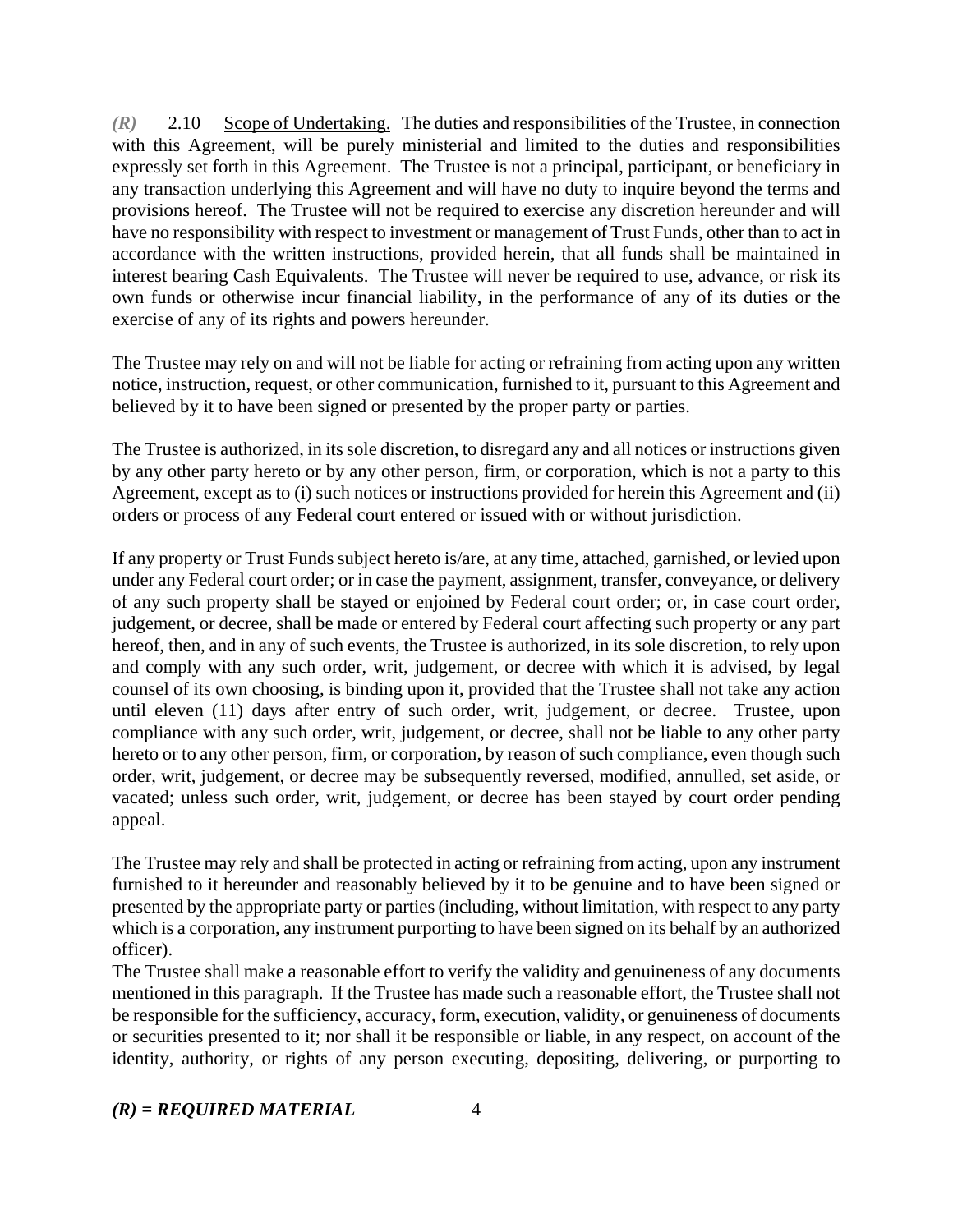execute, deposit, or deliver any such document, security, endorsement, or this Agreement, or on account of or by reason of forgeries, false representations, or the exercise of its discretion, in any particular manner.

The Trustee shall not be liable for any damage, loss, liability, or delay caused by accidents, strikes, fire, flood, war, riot, equipment breakdown, electrical or mechanical failure, acts of God, or any cause which is reasonably unavoidable or beyond its reasonable control.

The Trustee may consult with legal counsel, of its own choosing, reasonably acceptable to Settlor and Beneficiary, who will not unreasonably withhold their consent to counsel, and shall be entitled to advice of such legal counsel, concerning all matters of this Trust Agreement. The Trustee may act upon the opinion or advice of such legal counsel, in the exercise of its reasonable care.

Settlor hereby agrees to protect, defend, indemnify, and hold harmless the Trustee against and from any and all costs, losses, liabilities, expenses (including counsel fees and expenses), and claims imposed upon or asserted against the Trustee, on account of any action taken or omitted to be taken, in connection with its acceptance of or performance of its duties and obligations, under this Agreement, except as a result of its gross negligence or willful malfeasance, as well as the costs and expenses of defending itself against any claim or liability, arising out of or relating to this Agreement. This indemnification shall survive the release, discharge, termination, and/or satisfaction of the Agreement. If Settlor is required to make payment to the Trustee, with respect to any claims asserted under this Section 2.10, such payment shall not be deducted from the Trust Funds, but shall be paid from Settlor's corporate resources.

### **ARTICLE III**  *(R)* **RESIGNATION AND REMOVAL OF TRUSTEE: APPOINTMENT OF SUCCESSORS**

*(R)* 3.1 Resignation; Removal; Successor Trustee. The Trustee or any successor thereto may, with respect to the trust created hereby, resign at any time, without cause, by giving at least thirty (30) days prior written notice to the Settlor and the Beneficiary, such resignation to be effective on the date of appointment of a successor Trustee, as hereinafter provided. In the case of the resignation of the Trustee, the Settlor and the Beneficiary will appoint a successor Trustee, by written instrument, signed by the Settlor and the Beneficiary.

In the event the Settlor and the Beneficiary shall not have appointed a successor Trustee within thirty (30) days after such resignation by the Trustee, the Trustee will continue as Trustee and may, at the sole expense of the Settlor, apply to a court (the "Court") in *State*, having jurisdiction , to appoint a successor Trustee to act effective as of the date specified by the Court, until such time, if any, as a successor is appointed by the Settlor and the Beneficiary, as above provided. Any successor Trustee so appointed, by such Court, will immediately and without further act be superseded by any successor Trustee thereafter appointed by the Settlor and the Beneficiary, as above provided. In addition, the Settlor and the Beneficiary may at any time remove the Trustee, with or without cause, by written notice to the Trustee, signed by the Settlor and the Beneficiary, designating the effective date of any such removal and the party to serve as successor Trustee. A successor Trustee hereunder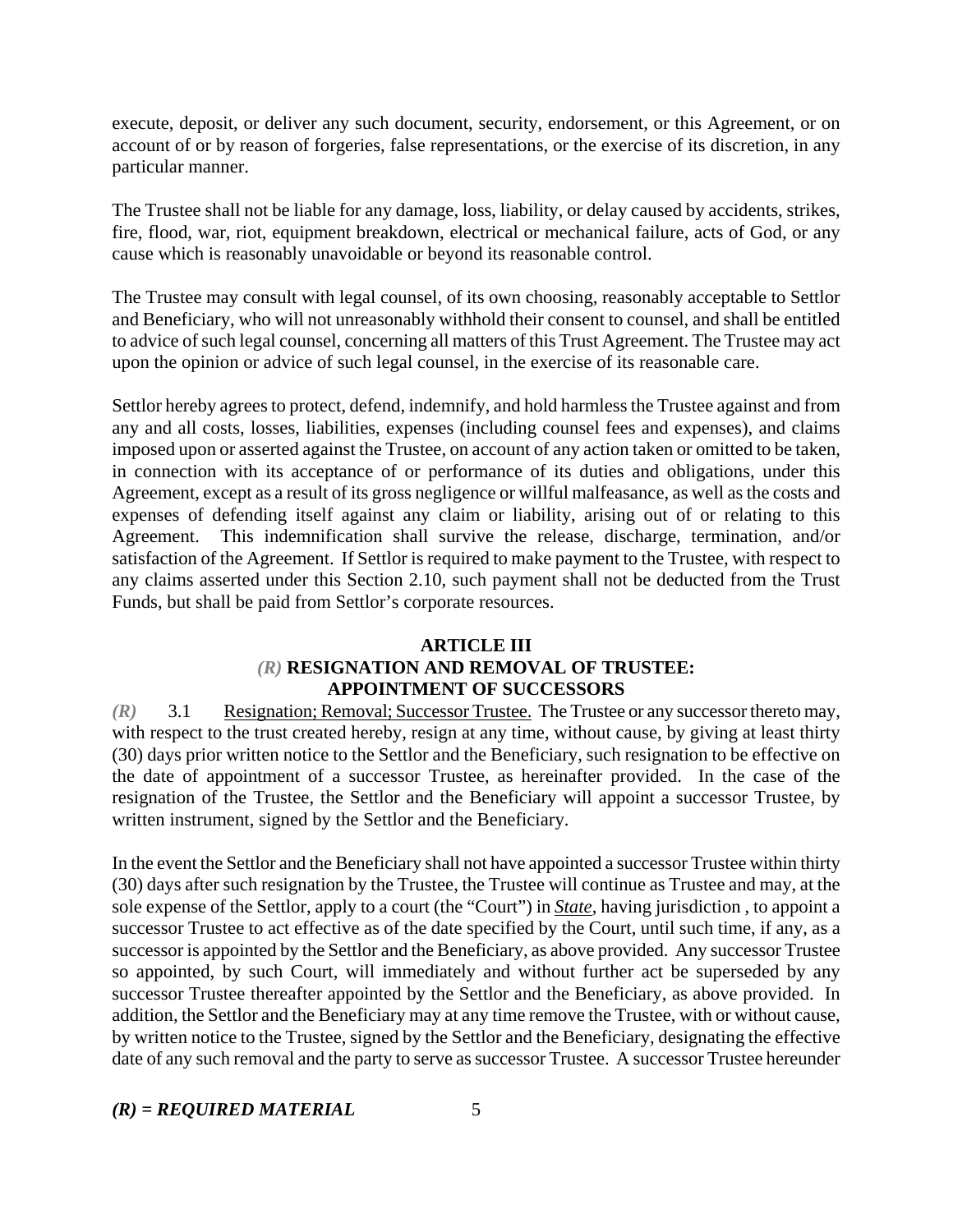will be deemed the Trustee for all purposes hereof and each reference herein to the Trustee will thereafter be deemed to refer to such successor.

*(R)* 3.2 Acceptance of Appointment. Any successor Trustee, whether appointed by the Court or by the Settlor and the Beneficiary, will execute and deliver to its predecessor Trustee an instrument reasonably satisfactory to such predecessor Trustee accepting the appointment and thereupon, such successor Trustee, without further act, will become vested with all the estates, properties, rights, powers, duties, and trusts of the predecessor Trustee, under this Agreement, with like effect as if the successor had been originally named as Trustee in this Agreement.

Upon the written request of such successor Trustee, such predecessor Trustee will execute and deliver an instrument reasonably satisfactory to such successor Trustee transferring, to the successor Trustee, all the estates, properties, rights, powers, and trusts of such predecessor Trustee and such predecessor Trustee will duly assign, transfer, deliver, and pay over to such successor Trustee any property or monies then held by such predecessor Trustee, which are subject to this Agreement.

3.3 Qualifications of Successor Trustee. Any successor to the Trustee, however appointed, will be a bank or trust company organized under the laws of the United States or any jurisdiction thereof, having a combined capital and surplus of at least \$100,000,000 and able to perform the duties of the Trustee hereunder upon commercially reasonable or customary terms.

*(R)* 3.4 Merger of Trustee. Any corporation into which the Trustee may be merged, consolidated, or converted or any successor by merger, conversion, or consolidation may be the Trustee under this Agreement, without any further act.

3.5 Status of Successor Trustee. A successor Trustee will have the same duties, powers, and discretion as conferred on its predecessor Trustee. A successor Trustee may accept the assets of the Trust Account delivered to it by its predecessor Trustee as constituting the entire assets of the Trust Account created under this Agreement and will not be required to investigate whether or not the entirety has been delivered to it or to investigate any acts, omissions, or misconduct of its predecessor Trustee.

#### **ARTICLE IV**

#### *(R)* **DISBURSEMENTS**

*(R)* 4.1 In accordance with all applicable Federal laws and regulations, Settlor will commence and diligently pursue to completion the proper and prudent plugging, abandonment, site clearance, and restoration of any and all wells, equipment, facilities, and structures associated with or attributable to the Properties when (a) required by such Federal laws and regulations, (b) required by the terms and conditions of the specific oil and gas lease(s), Right(s)- of-Use and Easement ("RUE"), and Right(s)-of-Way ("ROW") covered by The Agreement, (c) required by applicable operating agreements, or (d) Settlor deems prudent, whichever is earlier.

4.2 Notice after Plugging. Upon completion of the plugging and abandonment operation, pursuant to section 4.1, Settlor will provide Beneficiary and the Trustee a certificate, executed by an officer of Settlor, verifying that the operation was conducted in compliance with (a) applicable Federal laws and regulations, (b) terms and conditions of the specific oil and gas lease(s), RUE(s),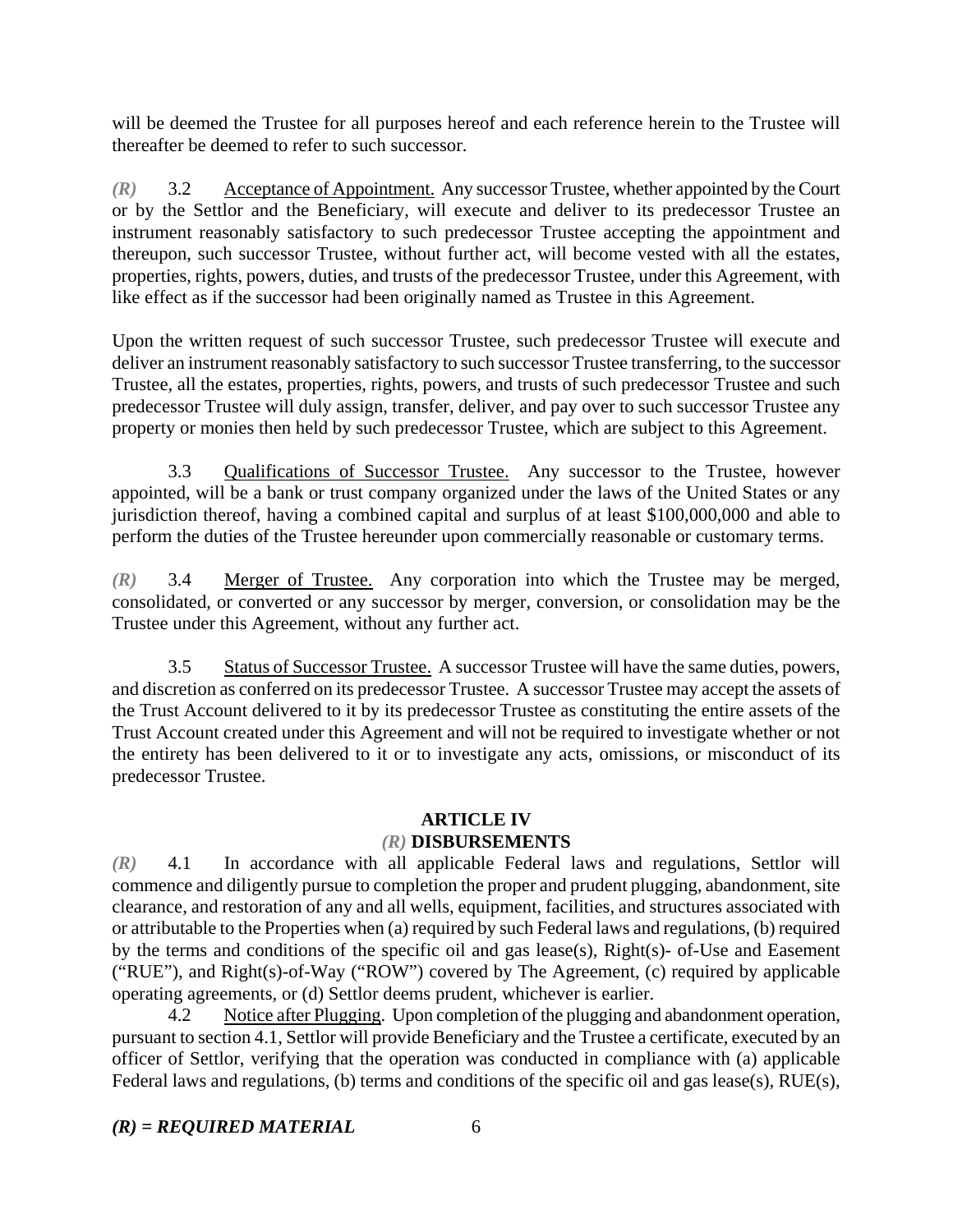and ROW(s), covered by The Agreement and (c) the applicable operating agreement(s).

Thereafter, Settlor will be entitled, upon Trustee's receipt of Beneficiary's written concurrence, to a disbursement of the balance due, associated with the applicable operation, which shall thereby be released from the Trust Fund to Settlor. Prior to release of such Trust Funds, proof of full payment to all subcontractors may be required. Should Beneficiary agree to release any Trust Funds for any work performed by a subcontractor(s), the check(s) for payment, upon the written instruction of Beneficiary, may be issued jointly, in the name of the Settlor and the subcontractor(s).

4.3 Final Notice. Settlor will promptly notify Beneficiary and the Trustee, in writing, when all wells, equipment, facilities, and structures associated with or attributable to the Property have been properly and prudently plugged, abandoned, cleared, and restored, in compliance with (a) applicable Federal laws and regulations, (b) terms and conditions of the specific oil and gas lease(s), RUE(s), and ROW(s), covered by The Agreement, and (c) applicable operating agreement(s). Settlor shall furnish Beneficiary with a certificate, executed by an officer of Settlor, listing all invoices associated with such work and certifying that such invoices have been fully paid and discharged. Upon Trustee's receipt of Beneficiary's written concurrence to release the Trust funds (which will be promptly granted if Settlor has complied with the terms of this Agreement), the Trustee shall be authorized to immediately release to Settlor all Trust Funds, including principal and interest, remaining in the Trust Account. Beneficiary will furnish its written concurrence (if Settlor has complied with the terms of this Agreement) within five (5) business days after Beneficiary's receipt of the notice referenced above.

4.4 Any one of the following events shall be an event of default, attributed to Settlor: (a) Beneficiary has not received a true copy of the documentation submitted by Settlor, which demonstrates that Settlor has satisfied the plugging, abandonment, site clearance, and restoration obligations no later than thirty (30) days after the obligation accrues, in accordance with federal laws and regulations, with respect to each Property; (b) Settlor's plugging, abandonment, site clearance, and restoration obligations are not completed in a timely and faithful manner; (c) Settlor has become insolvent, an application for adjudication in bankruptcy has been filed by or against Settlor, or an application for assignment, composition, extension or receivership, has been filed by or against Settlor; or (d) Settlor has failed to comply with any material obligation or condition under this Agreement.

If an event of default occurs, Settlor hereby authorizes the Trustee, upon receipt of written instructions from beneficiary and without notice to Settlor, to immediately assign, transfer, and deliver the whole of any Trust funds to Beneficiary, without recourse to judicial proceedings and without demand, appraisal, advertisement, or notice of any kind, all of which are hereby expressly waived by Settlor to Beneficiary.

4.5 If Settlor fails to comply with any term or provision of this Agreement, Beneficiary will notify Settlor of such noncompliance. Five (5) business days after such notification, if Settlor has not made the necessary corrections to comply with this Agreement, Beneficiary may remedy such noncompliance, without prejudice to Beneficiary's rights against Settlor, and direct the Trustee to distribute Trust Funds to Beneficiary to pay or reimburse Beneficiary for the expenses incurred or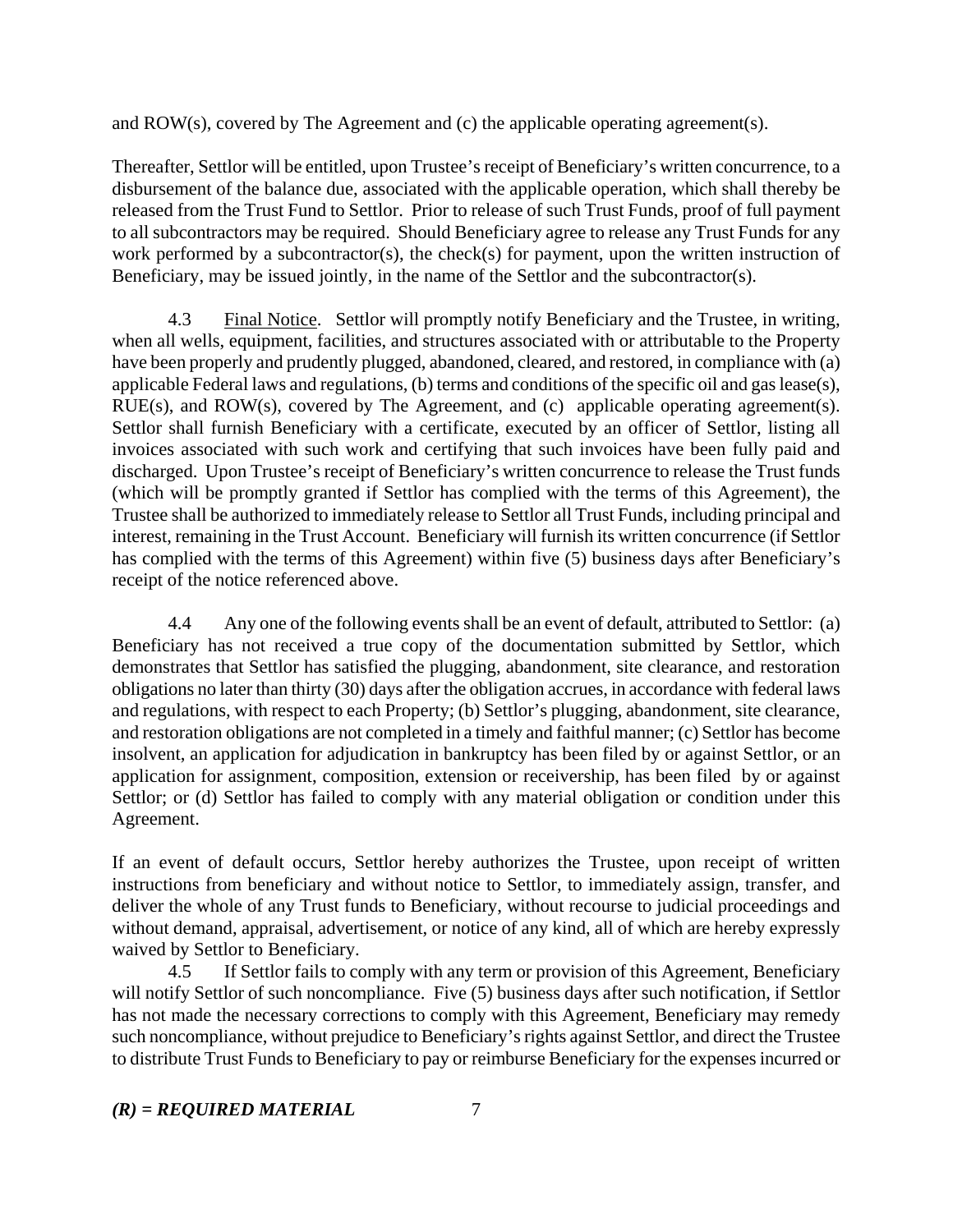to be incurred in remedying the noncompliance. The Trustee shall, within one (1) business day of its receipt of notice and documentation of the expenses incurred or to be incurred by Beneficiary, distribute funds to Beneficiary or, as otherwise directed by Beneficiary, to pay or reimburse Beneficiary for expenses incurred or to be incurred to remedy the noncompliance.

4.6 Beneficiary shall have the right, at its own costs and expense, to audit Settlor's records relating to the plugging, abandonment, site clearance, and restoration of Property covered under this Agreement, in order to satisfy itself that Settlor has complied with all of its obligations under this Agreement.

### **ARTICLE V**  *(R)* **MISCELLANEOUS**

*(R)* 5.1 Settlor represents and warrants that the funds to be deposited into the Trust Account shall be unencumbered and free and clear of liens, encumbrances, security interest, or other burdens. Settlor and Beneficiary further agree to execute any further documents, as may be reasonably required, to have the funds which are pledged to Beneficiary paid and delivered to the Trustee.

5.2 Settlor agrees to execute an Overriding Royalty Interest Agreement for the oil and gas lease(s) covered by this Agreement, in an amount equal or greater to the unfunded plugging and abandonment requirement of this Agreement, and to deliver it to the Beneficiary. The override must be irrevocable and must remain in full force and effect until replaced or terminated, in writing, by the Beneficiary. Such termination shall not be unreasonably withheld by Beneficiary.

*(R)* 5.3 *Financial Institution*, ("Subordinating Creditor"), by and through the execution of this Agreement, agree that the interest of, in, and to the Account, if any, shall be subordinate to the secured interest of the Beneficiary to the Account. Subordinating Creditor agrees not to, and herein expressly waive any right, to claim (whether affirmatively or defensively) that its or their interest in and to the Account is superior to the secured interest in the account of the Beneficiary. Subordinate Creditor represents and warrants that it is the lawfully authorized agent for any and all parties investing through *Financial Institution*, and further that Subordinating Creditor has the express authority and right to bind the lenders investing through *Financial Institution*. Subordinating Creditor further represents and warrants that it is the lawful authorized agent for *Financial Institution* and has the express authority and right to bind those investing through Financial Institution.

*(R)* 5.4 Notices. All notices, requests, demands, and other communications to the respective parties of this Agreement shall be in writing (including telecopy) and shall be deemed to have been duly given or made when (a) delivered by hand, on the date shown on the receipt, by a recognized overnight courier delivery service, (b) in the case of delivery by United States certified mail with return receipt requested and postage prepaid, on the date of delivery, or (c) in the case of telecopy notice, when receipt thereof is acknowledged orally or by written confirmation report by the party to whom it was addressed. The addresses for all notices are as follows:

Trustee: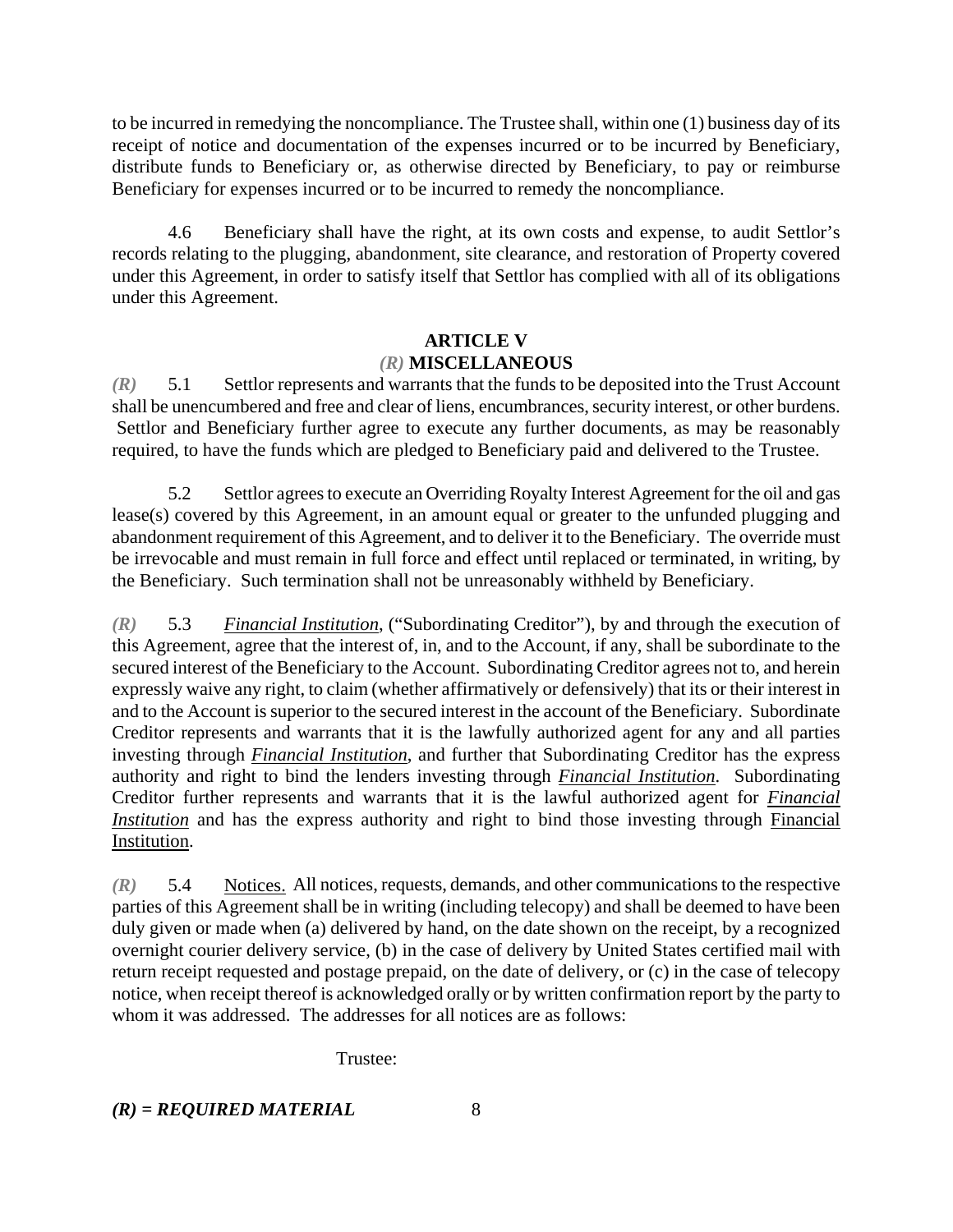Settlor:

Beneficiary: United States of America Department of the Interior Minerals Management Service Gulf of Mexico OCS Region 1201 Elmwood Park Boulevard New Orleans, Louisiana 70123-2394 Attention: Lars Herbst FAX: 504-736-2432 Telephone: 504-726-2589

Any party may, by proper notice, complying with this Section (5.4), change any and all parts of its address.

*(R)* 5.5 Successors and Assigns. This Agreement shall be binding upon and inure to the benefit of the Trustee, the Settlor, and the Beneficiary and their respective legal representatives, successors, and assigns. The rights, duties, and obligations of the Trustee hereunder may not be transferred, assigned, or delegated by the Trustee, except as expressly provided in this Agreement. The rights, duties, and obligations of the Settlor hereunder may not be transferred, assigned, or delegated by the Settlor, without the prior written consent of the Beneficiary.

*(R)* 5.6 Counterparts. This Agreement may be executed by one or more of the parties to this Trust Agreement, in any number of separate counterparts, and all of such counterparts taken together shall be deemed to constitute one and the same instrument.

*(R)* 5.7 Number and Gender. Whenever the context requires, reference made to the singular shall be understood to include the plural. Likewise, the plural shall be understood to include the singular. Words denoting sex shall be construed to include the masculine, feminine, and neuter, when such construction is appropriate and specific enumeration shall not exclude the general, but shall be construed as cumulative. Definitions of terms defined in the singular and plural shall be equally applicable to the plural or singular, as the case may be, unless otherwise indicated.

*(R)* 5.8 Entire Agreement. This Agreement constitutes the entire agreement among the parties, with respect to the subject matter hereof, and shall supersede any prior agreements, whether written or oral, among the parties.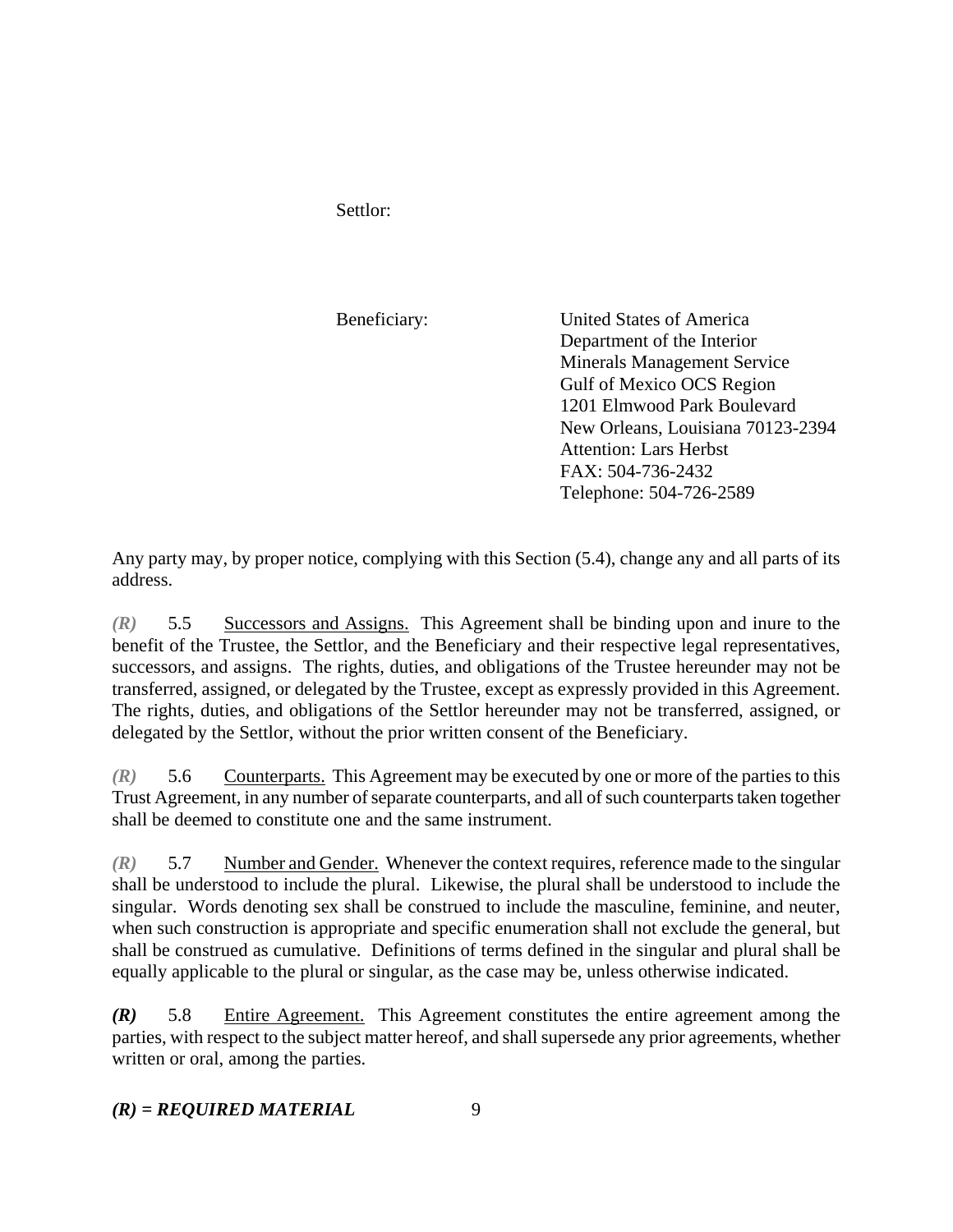*(R)* 5.9 Invalidity. In the event that any one or more of the provisions contained in this Agreement shall, for any reason, be held invalid, illegal, or unenforceable, in any respect, such invalidity, illegality, or unenforceability shall not affect any other provision of this Agreement.

*(R)* 5.10 Titles of Articles and Sections. All titles or headings to articles or sections of this Agreement are only for the convenience of the parties and shall not be used to interpret or construe this Agreement.

*(R)* 5.11 Termination. This Trust Agreement shall terminate upon the occurrence of the following conditions: (i) mutual agreement of the Settlor and Beneficiary or (ii) Settlor's compliance with all plugging and abandonment obligations, as described herein and as evidenced by certification by the Beneficiary. In either case, the Trustee shall transfer all Trust Funds as directed by the Settlor.

*(R***)** 5.12 Governing Law. THIS TRUST AGREEMENT SHALL BE GOVERNED BY AND CONSTRUED IN ACCORDANCE WITH THE LAWS OF THE STATE OF *Name of State*, WITHOUT GIVING EFFECT TO THAT STATE'S CONFLICTS OF LAWS RULES.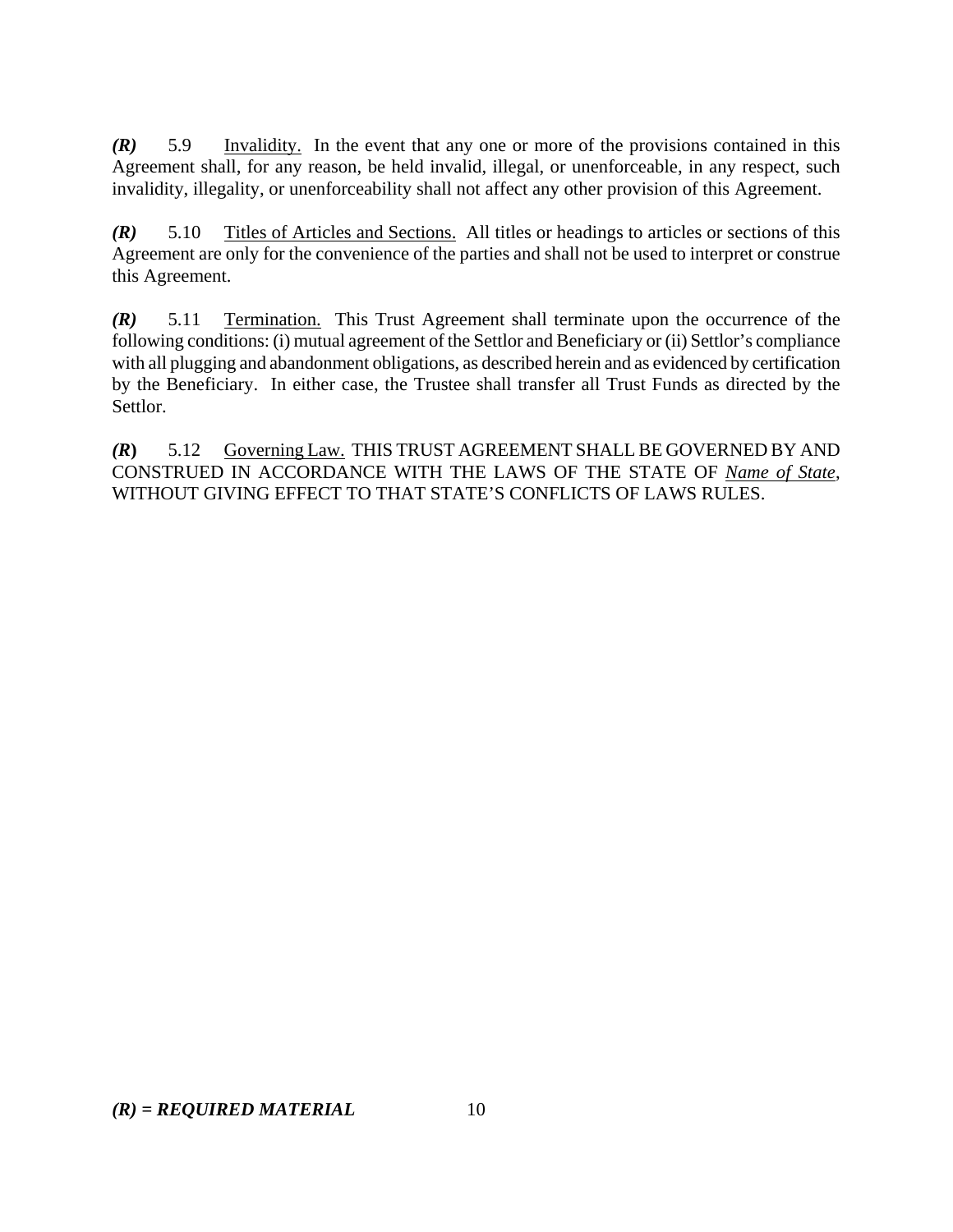IN WITNESS WHEREOF, the parties hereto have caused this Agreement to be duly executed and delivered by their proper and duly authorized officers as of the date first above written.

Trustee:

BY: Printed Name: Title:

Settlor:

 $BY:$ Printed Name: Title: Secretary

Beneficiary:

THE **United States of America**, ACTING BY AND THROUGH THE UNITED STATES DEPARTMENT OF THE INTERIOR, MINERALS MANAGEMENT SERVICE

BY: Printed Name: Lars Herbst Title: Regional Director, Gulf of Mexico Region

Schedule A